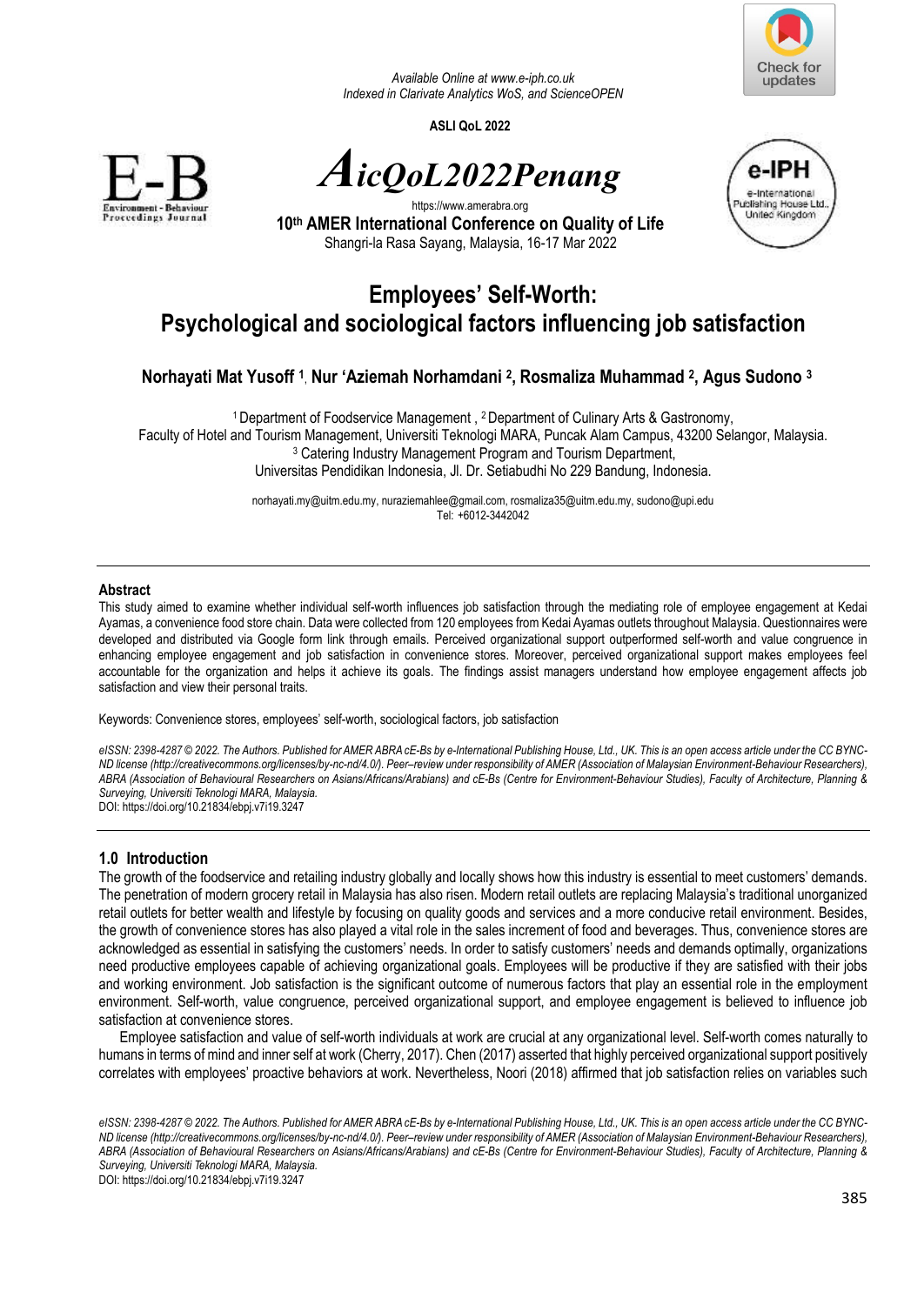as personal, organizational, administrative, academic, professional, and economic factors. To date, only limited studies are available on convenience store employees' self-worth in the Malaysian food and beverage industry. Resultantly, the study aimed to determine the most crucial personal attributes in determining job satisfaction among convenience store (Kedai Ayamas) employees.

# **2.0 Literature Review**

#### **2.1 Employees Personal Attributes**

Personal attributes are the characteristics or personality traits of an individual. Three personal attributes examined in this study include self-worth, value congruence, and perceived organisational support. The word self-esteem is used in psychology to describe an individual's overall sense of self-worth or personal importance. For instance, some people base their self-worth on appearance, while others on approval and competitive success. Consequently, a study conducted in Singapore by Nagpaul and Pang (2017) showed that the discrepancies in the foundations of personal worth might also be attributed to the degree to which people pursue materialism.

Nevertheless, the study of value congruence provides an opportunity to integrate the topics of individual and organisational values. The importance of meaning congruence is analysed differently from its significance in staffing (Vanderstukken, 2016), leadership (Brown, 2005), its effect on the creativity of employees (Spanjol, 2015), organisational results (Farazmand, 2018), or even the progress of organisation's improvements (Erkutlu, 2016). Employees will appreciate perceived organisational support because it satisfies their acceptance, confidence, and associated requirements and offers comfort during stressful periods. In correspondence, perceived organisational support has been described as the degree of employee confidence that an organisation appreciates the effort and cares about the employees' welfare (Robbins & Judge, 2015).

#### **2.2 Employee Engagement and Job Satisfaction**

Employee engagement provides workers more incentive to perform well and raise the contribution to the company. In contrast, organizations with negative and poor cultures may undermine the employees' motivation to work and even cause poor employee performance (Brenyah & Darko, 2017; Namrita & Yoginder, 2017). Therefore, empowerment can contribute to productivity and engagement, increasing customer service levels (Ariza-Montes et al., 2018). Besides, high-performance hospitality employment practices, such as inspiring workers, motivating them to act and rewarding them, positively influence employee engagement (Guan et al., 2020).

Nonetheless, factors fulfilling an employee's satisfaction might not meet another employee's needs. Job satisfaction has the ability to minimize high turnover and encourage loyalty, hence positively influencing sustainable growth at the organizational level (Strenitzerová & Achimský, 2019). Thus, employee retention increases when job satisfaction is higher among employees at convenience food stores. Engaged workers want their managers to have excellent communication, work that inspires them, and positive relations within the working groups. Hence, in the convenience food store context, enhancing employee engagement and job satisfaction in the foodservice industry would be sufficient for improved organizational performance.

## **3.0 Methodology**

The quantitative approach was utilized as the data collection method in this analysis. The researchers administered questionnaires to the selected lower-level employees (crew) attached to convenience food stores (Kedai Ayamas) throughout Malaysia. According to Ayamas Shoppe Sdn. Bhd. (2019), Kedai Ayamas has 51 outlets in Malaysia. Nonetheless, only 45 Kedai Ayamas outlets are recognized as convenience food stores, while the rest are known as kiosks. This study involved all Kedai Ayamas outlets in Malaysia because Ayamas organization has decided to acquire six employees for each outlet (Mohd Iswazi, Phone Interview, 1st December 2019). Then, it is calculated as 45 outlets multiply with 6 employees from each outlet. Therefore, the total population for this study is 270 as derived from 45 outlets.

The researchers used probability sampling in this study by applying stratified sampling. A letter of permission was sent to the outlet managers of all 45 outlets in Malaysia to conduct this study. After a few days, follow-up phone calls were made to the respective managers of 45 outlets to confirm the receipt of the letter and acquire their willingness to participate in the research. In addition, owing to the COVID-19 pandemic that spread in Malaysia and worldwide in early February 2020 and the Movement Control Order imposed by the government, the researchers could only reach the respondents by sharing the Google form link and phone call instead of face-to-face questionnaire distribution.

Once the researchers received the approval, the structured questionnaire based on five-point Likert scales, ranging from 1 - "Strongly Disagree", 2 - "Disagree" 3 - "Neutral", 4 - "Agree" and 5 - "Strongly Agree", was distributed to the respective outlet managers through emails in November 2020. With limited access, the researchers only managed to obtain 120 responses or returned questionnaires were usable with a response rate of 75.4% within two months from 1st November 2020 until 30th December 2020.

In addition, the researchers had an opportunity to review the entire questionnaire during the pilot study to determine if the questionnaires required adjustments in terms of design and instrumentation. Moreover, the pilot study helped to ensure the respondents' comprehension by omitting any inappropriate language. Finally, 42 sets of questionnaires were distributed to the respondents, namely Kedai Ayamas employees across all Malaysian regions, for reliability analysis. In addition, the data were analyzed using the Statistical Package for Social Science (SPSS) software version 22 for descriptive statistics and inferential statistics (multiple regression analysis).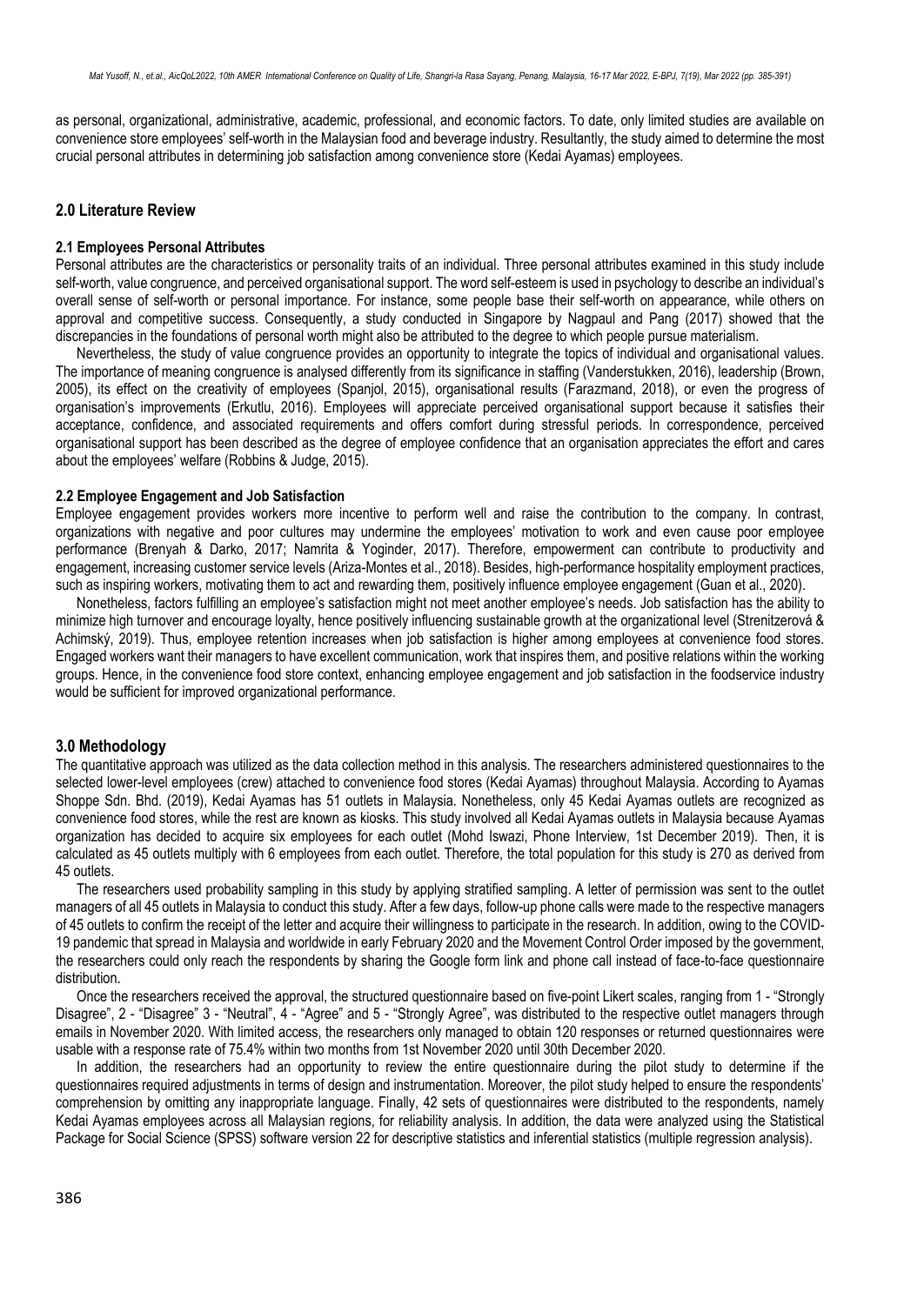# **4.0 Results**

A descriptive analysis was used to analyse the respondents' profiles. Concisely, all information on respondents' profiles is outlined in Table 4.1.

| Table 4.1 Respondents Profile  |                                   |                   |  |  |  |
|--------------------------------|-----------------------------------|-------------------|--|--|--|
| <b>Items</b>                   | <b>Frequencies</b><br>$(N = 120)$ | Percentage<br>(%) |  |  |  |
| Gender                         |                                   |                   |  |  |  |
| Male                           | 35                                | 29.2              |  |  |  |
| Female                         | 85                                | 70.8              |  |  |  |
| Age                            |                                   |                   |  |  |  |
| $21 - 30$                      | 70                                | 58.3              |  |  |  |
| 20 - below                     | 40                                | 33.3              |  |  |  |
| $31 - 40$                      | 10                                | 8.3               |  |  |  |
| <b>Education level</b>         |                                   |                   |  |  |  |
| Secondary School               | 21                                | 17.5              |  |  |  |
| Certificate (in related field) | 12                                | 10.0              |  |  |  |
| Diploma                        | 43                                | 35.8              |  |  |  |
| Degree                         | 44                                | 36.7              |  |  |  |
| Type of employee               |                                   |                   |  |  |  |
| Full time                      | 92                                | 76.7              |  |  |  |
| Part-time                      | 28                                | 23.3              |  |  |  |
| Type of current region         |                                   |                   |  |  |  |
| Central region                 | 85                                | 70.8              |  |  |  |
| Northern region                | 17                                | 14.2              |  |  |  |
| East Coast region              | 9<br>9                            | 7.5               |  |  |  |
| Southern region                |                                   | 7.4               |  |  |  |

# **4.1 Self-Worth**

Table 4.2 Mean and Standard Deviation for Self-Worth

| No. | ltems                                                                          | N   | Mean | Std.<br><b>Deviation</b> |
|-----|--------------------------------------------------------------------------------|-----|------|--------------------------|
| 1.  | On the whole, I am satisfied with myself.                                      | 120 | 3.90 | 0.666                    |
| 2.  | I feel I do not have much to be proud of.                                      | 120 | 2.29 | 0.873                    |
| 3.  | I certainly feel useless at times.                                             | 120 | 2.65 | 0.857                    |
| 4.  | I feel I am a person of worth, at least on an equal plane with<br>others.      | 120 | 3.53 | 0.978                    |
| 5.  | I wish I could have more respect for myself.                                   | 120 | 4.03 | 0.961                    |
| 6.  | I take a positive attitude toward myself.                                      | 120 | 3.91 | 1.012                    |
| 7.  | I feel worthwhile when I perform better than others on a task<br>or skill.     | 120 | 3.97 | 0.819                    |
| 8.  | I don't care if other people have a negative opinion about me.                 | 120 | 3.43 | 1.097                    |
| 9.  | What others think of me has no effect on what I think about<br>myself.         | 120 | 3.41 | 1.049                    |
| 10. | My self-worth is affected by how well I do when I am competing<br>with others. | 120 | 3.62 | 0.821                    |

Based on the pattern of the mean scores in Table 4.5, the item "I wish I could have more respect for myself" (Mean = 4.03, SD = 0.961) has the highest mean score. The respondents were also slightly pleased with their worthwhile feeling when they performed better than others on a task or skill (M = 3.97; SD = 0.819). The results lead to a possible assumption that self-worth factors allow the respondents to have more respect for themselves and feel worthwhile when they perform better than others when undertaking a task or skill. Although they may feel helpless at times, the respondents take a positive attitude towards themselves.

# **4.2 Value Congruence**

| Table 4.3 Mean and Standard Deviation for Value Congruence |  |
|------------------------------------------------------------|--|
|------------------------------------------------------------|--|

| No. | ltems                                                                | N   | Mean | Std.             |
|-----|----------------------------------------------------------------------|-----|------|------------------|
|     |                                                                      |     |      | <b>Deviation</b> |
| 1.  | am inspired to meet my goals at work.                                | 120 | 4.08 | 0.630            |
| 2.  | I am often so involved in my work that the day goes by very quickly. | 120 | 3.84 | 0.970            |
| 3.  | I am determined to give my best effort at work each day.             | 120 | 4.22 | 0.611            |
| -4. | When at work, I am completely focused on my job duties.              | 120 | 3.78 | 0.909            |
| 5.  | Employees proactively identify future challenges and opportunities.  | 120 | 4.13 | 0.693            |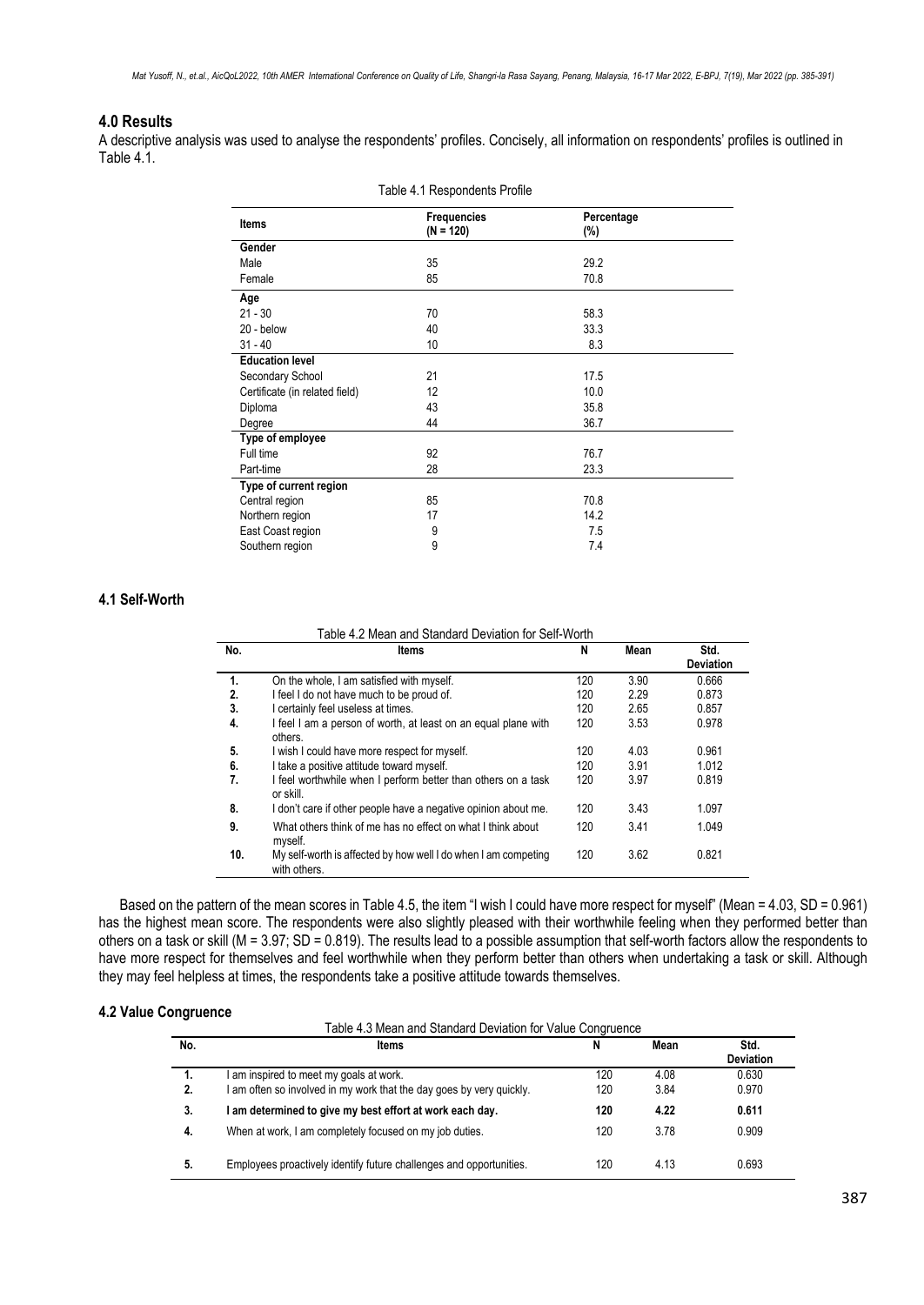| 6.  | Employees in my organization take the initiative to help other employees<br>when the need arises. | 120 | 3.98 | 0.991 |
|-----|---------------------------------------------------------------------------------------------------|-----|------|-------|
| 7.  | The mission or purpose of my employer makes me feel my job is<br>important.                       | 120 | 3.95 | 0.732 |
| 8.  | I don't care what my co-workers think of me.                                                      | 120 | 245  | 1.114 |
| 9.  | When I don't perform well, I feel like a failure.                                                 | 120 | 3.31 | 1.121 |
| 10. | I feel that I have a number of good qualities.                                                    | 120 | 3.39 | 0.882 |
| 11. | At times, I think I am not good at all.                                                           | 120 | 2.89 | 1.151 |

As shown in Table 4.3, the item "I am determined to give my best effort at work each day has the highest mean score" (Mean = 4.22, SD = 0.611). In addition, the respondents were also marginally satisfied with their involvement by proactively identifying future challenges and opportunities (Mean =  $4.13$ , SD =  $0.693$ ). The findings indicate that the value congruence variables imply that the respondents feel determined to have the best daily work effort and proactively recognise potential obstacles and opportunities. They were also pleased with other employees in their organisation who take the initiative to help other employees when the need arises (Mean = 3.98, SD = 0.991).

Furthermore, the mission or purpose of their employers makes them feel that the job is important (Mean = 3.95, SD = 0.732). Although the two results did not exceed the fourth point on the scale, they are sufficiently relevant to indicate that the respondents, in general, are slightly satisfied. Nevertheless, the findings denote that the item "At times, I think I am not good at all" has the lowest score (Mean = 2.89, SD = 1.151). From the observation and viewpoint of the researchers, this finding reflects that the employees did not have confidence in their value congruence, which makes them feel not good at all, possibly due to burnout feeling.

### **4.3 Perceived Organisational Support**

| Table 4.4 Mean and Standard Deviation for Perceived Organisational Support |  |
|----------------------------------------------------------------------------|--|
|----------------------------------------------------------------------------|--|

| No. | ltems                                                                             |     | Mean | Std.             |
|-----|-----------------------------------------------------------------------------------|-----|------|------------------|
|     |                                                                                   |     |      | <b>Deviation</b> |
| .,  | Communication between senior leaders and employees is good in my<br>organization. | 120 | 4.02 | 0.799            |
|     | I am able to make decisions affecting my work.                                    | 120 | 362  | 0.891            |
| 3.  | Management within my organization recognizes a strong job performance.            | 120 | 3.67 | 0.892            |
| 4.  | My supervisor and I have a good working relationship.                             | 120 | 3.97 | 0.943            |
| 5.  | My co-workers and I have a good working relationship.                             | 120 | 4.13 | 0.840            |
| 6.  | Senior management and employees trust each other.                                 | 120 | 3.91 | 0.987            |
|     | My supervisor, or someone at work, seems to care about me as a person.            | 120 | 3.83 | 0.982            |
| -8. | There is someone at work who encourages and supports my development.              | 120 | 3.63 | 1.013            |

Most employees agreed that they have a good working relationship with their co-workers (Mean = 4.13, SD = 0.840). Furthermore, the participants were also relatively happy with the communication between senior leaders and employees, which is good in their organisation (Mean = 4.02, SD = 0.799). Besides, they were also pleased with their supervisor, who has a good relationship with them (Mean = 3.97, SD = 0.943). Thus, the work environment in their outlets is positive, and concurrently, the supervisor has successfully played their good roles with the employees.

# **4.4 Employee Engagement**

| Table 4.5 Mean and Standard Deviation for Employee Engagement |                                                                 |     |      |                       |  |  |
|---------------------------------------------------------------|-----------------------------------------------------------------|-----|------|-----------------------|--|--|
| No.                                                           | <b>Items</b>                                                    | N   | Mean | <b>Std. Deviation</b> |  |  |
| 1.                                                            | In the morning when I get up, I look forward to going to work.  | 120 | 3.33 | 0.771                 |  |  |
| 2.                                                            | In my work, I always persevere even when things do not go well. | 120 | 3.73 | 0.837                 |  |  |
| 3.                                                            | I find my work full of meaning.                                 | 120 | 3.65 | 0.895                 |  |  |
| 4.                                                            | I am enthusiastic about my job.                                 | 120 | 3.69 | 0.828                 |  |  |
| 5.                                                            | For me, my job is rewarding.                                    | 120 | 3.82 | 0.847                 |  |  |
| 6.                                                            | When at work, I am always engaged in what I am doing.           | 120 | 4.02 | 0.667                 |  |  |
| 7.                                                            | I am consumed in my work.                                       | 120 | 3.53 | 0.934                 |  |  |
| 8.                                                            | I consider my co-workers as my friends.                         | 120 | 3.99 | 0.704                 |  |  |

The item, "When at work, I am always engaged in what I am doing" (Mean = 4.02, SD = 0.667), has the highest mean score. The employees were also pleased to consider their co-workers as friends (Mean =  $3.99$ , SD =  $0.704$ ). Thus, the findings signify that respondents' engagement in the outlets is favourable, and they can work in a team.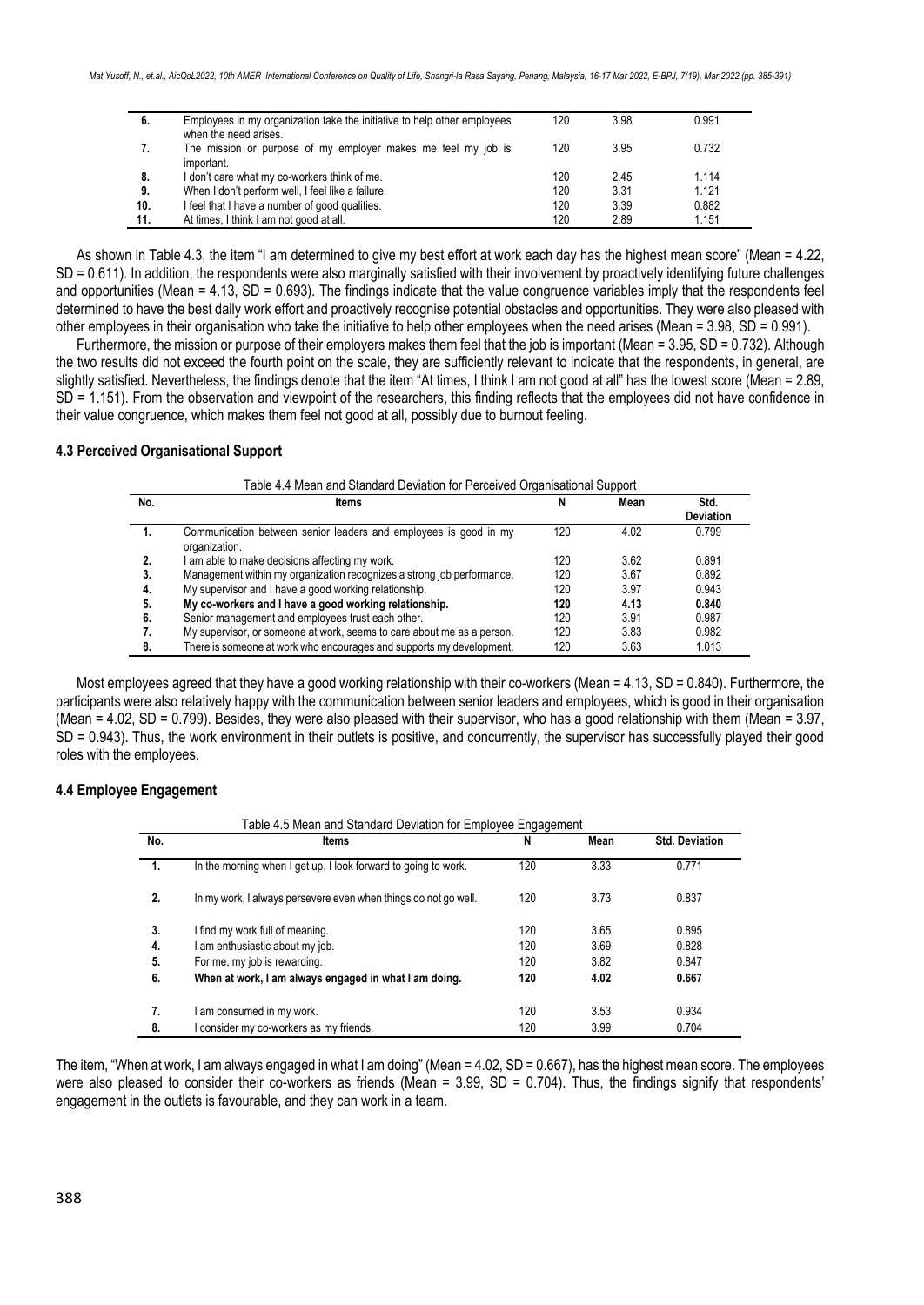#### **4.5 Job Satisfaction**

Table 4.6 Mean and Standard Deviation for Job Satisfaction

| No. | <b>Items</b>                                                                                  | N   | Mean | <b>Std. Deviation</b> |
|-----|-----------------------------------------------------------------------------------------------|-----|------|-----------------------|
| 1.  | Considering my skills and level of education that I have, I feel that I<br>am paid fairly.    | 120 | 3.31 | 0.942                 |
| 2.  | I feel a sense of pride and accomplishment as a result of the<br>work I do.                   | 120 | 3.71 | 0.749                 |
| 3.  | I like the type of work I am doing very much.                                                 | 120 | 3.57 | 0.950                 |
| 4.  | never thought to leave this organization even the condition of this<br>company is not stable. | 120 | 3.08 | 0.958                 |
| 5.  | All in all, I am satisfied with my job now.                                                   | 120 | 3.71 | 0.893                 |

As shown in Table 4.6, the item "I feel a sense of pride and accomplishment as a result of the work I do" (Mean = 3.71, SD = 0.749) has the highest mean score. In addition, the respondents were also pleased with everything as they were satisfied with their current job (Mean = 3.71, SD = 0.893). The results suggest that job satisfaction factors allow the respondents to feel satisfied with the job scope in the outlets. The influence of independent variables, including self-worth, value congruence, and perceived organisational support towards the dependent variable (job satisfaction), was analysed using multiple regressions analysis.

| <b>Indicators</b> | <b>Hypotheses</b>                                                                                      | <b>Standard</b><br><b>Coefficient</b><br><b>Beta</b> | Sig.  | <b>Remarks</b> |
|-------------------|--------------------------------------------------------------------------------------------------------|------------------------------------------------------|-------|----------------|
| H <sub>1</sub> a  | Self-worth has a significant relationship toward<br>employee engagement.                               | 0.076                                                | 0.343 | Not supported  |
| H <sub>1</sub> b  | significant<br>Value<br>has a<br>congruence<br>relationship toward employee engagement.                | 0.243                                                | 0.004 | Supported      |
| H <sub>1c</sub>   | Perceived organizational support has a<br>relationship<br>toward employee<br>significant<br>engagement | 0.552                                                | 0.000 | Supported      |

Table 4.7 Hypotheses Summary

According to Table 4.7, self-worth (p-value = 0.343) was insignificant as the p-value was more than 0.05. From these observations, these variables did not significantly contribute to the prediction of employee engagement. On the other hand, the results also showed that value congruence (p-value = 0.004) and perceived organisational support (p-value = 0.000) were significant as the p-value was less than 0.01. The hypotheses explain that value congruence and perceived organisational support had significant contributions to the prediction of employee engagement. Nevertheless, self-worth was not significant towards employee engagement. Therefore, H1a was not supported, while H1b and H1c were supported.

# **5.0 Discussion**

Multiple regression analyses were undertaken based on self-worth, value congruence, and perceived organisational support influence on job satisfaction, as shown in Table 4.7. The finding showed that perceived organisational support was significant as the value of 0.000 was less than 0.01. Hence, perceived organisational support influences job satisfaction and does not correlate with the other two constructs. The basic idea was derived from human service workers' environment, while this research was performed in the area of foodservice management. The employees in convenience food stores rely highly on corporate strategy because they have to survive with unpredictable working conditions, long working hours, antisocial job shifts, repetitive routine jobs, and low wages due to the precarious employment in the nature of the industry (Ariza-Montes, Arjona-Fuentes, Han & Law (2018).

 The findings demonstrate that convenience food store employees' perception of perceived organisational support correlates significantly with their job satisfaction. Receiving perceived organisational support makes the workers feel responsible for the organisation and help the organisation accomplish its objectives. However, there was no significant difference between self-worth and employee engagement.

 Hence, convenience food store employees exhibited negative attitudes and had a limited understanding of the terminologies of selfworth.

Furthermore, self-worth and employee engagement are challenging to accomplish due to the workload among convenience food store employees. Until today, the salary issue is not acceptable to them, especially in Malaysia. Additionally, a significant difference is observable between value congruence and employee engagement. This research included two fundamental questions that helped determine the effect of value congruence and the influence on employee engagement. When asked about the item "I am inspired to meet my goals at work" in the positive response statistics, the respondents provided different opinions where 62.4% agreed, 22% strongly agreed, and 15.6% were neutral. Likewise, when asked about the item, "I am determined to give my best effort at work each day", 90% of the respondents agreed with the statement.

In addition, a significant difference exists between perceived organisational support and employee engagement. Several studies have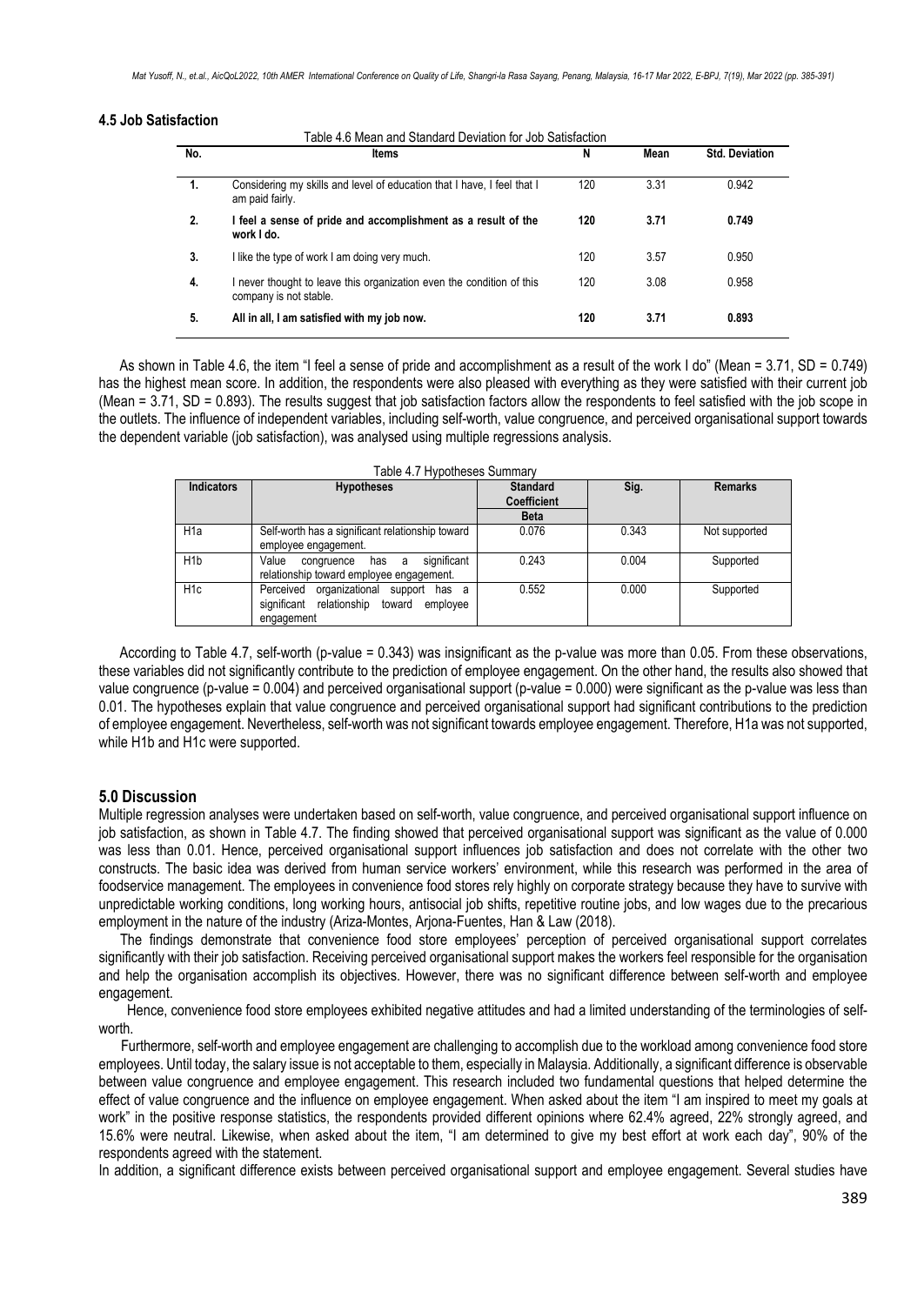shown that acknowledging workers as important sources are essential for organisations. Nevertheless, an employee's perception that the company supports his or her job efforts has been shown to have a significant difference between perceived organisational support and employee engagement in this study. Therefore, workers who obtained an adequate supply of value congruence and perceived organisational support tend to perform better in their job.

A significant difference was also found between the influence of employee engagement and job satisfaction. This finding is considered consistent and aligned with the findings of previous literature. For instance, Guan et al. (2020) reported that high-performance hospitality employment practices, such as inspiring workers by motivating them to take action and rewarding them, positively affect employee engagement and job satisfaction. A significant difference was also discovered between employee engagement that mediates the relationship between the effects of personal attributes (self-worth, value congruence, perceived organisational support) and job satisfaction. The findings show that the mediating impact of employee engagement between personal attributes and job satisfaction was significantly related.

#### **6.0 Conclusion and Recommendations**

In general, self-worth is a behaviour trait that contributes to employee satisfaction towards the organisation. Nonetheless, evaluating the whole facets of self-worth without a precise bearing is difficult. Therefore, the principal predictors of this study were self-worth, value congruence, and perceived organisational support. The decision was made as an effort to enhance employee engagement and job satisfaction among employees. The results of the hypotheses testing showed that Hypothesis 1a was not significant, indicating that individual self-worth did not affect job satisfaction. The information gathered showed that the employees did not allow their self-worth to assess their job satisfaction level. Top executives should identify and incorporate resources that can boost the employees' happiness if they want their employees to be satisfied and active when working. In general, organisation management should prioritise understanding the influence individual sociological self-worth has on employee engagement.

Moreover, the research findings concerning Hypothesis 1c showed that perceived organisational support had a substantial positive effect on job satisfaction as assessed by the mediating variable of employee engagement. Thus, concern for introducing work protection systems, such as pension schemes and management insurance policies, may attribute self-worth to the workers, especially to longer-tenured employees. Companies providing long-term benefits to motivate and keep employees happy are deemed more productive, and employees are less likely to leave their jobs. In conclusion, this study showed the value of organisational support for employee job outcomes, arising from both internal and external judgments, such as gratitude, pride and self-worth. This research and its findings include multiple contributions and consequences.

#### **Acknowledgement**

The author would like to thank the participating school for facilitating this research by enabling access to the participants. This research was supported by the Universiti Teknologi MARA Selangor Branch Research Grant (DUCS).

#### **Limitations and directions for future research**

Apart from its contributions to the body of knowledge, the current study is constrained in a number of ways that should be addressed in future research. Further research is may include variables such as organizational engagement, organizational culture, and organizational environment influencing employees job satisfaction. Thus, the researcher advocated a mixed approach that often includes qualitative methods like interviews or focus group reviews. Considering the growing popularity of fast food restaurants in Kuala Lumpur and Selangor, future research should include such areas

#### **References**

Ariza-Montes, A., Arjona-Fuentes, J. M., Han, H., & Law, R. (2018). The price of success: A study on chefs' subjective well-being, job satisfaction, and human values. International Journal of Hospitality Management, 69(October 2017), 84–93[. https://doi.org/10.1016/j.ijhm.2017.10.006](https://doi.org/10.1016/j.ijhm.2017.10.006)

Brenyah, R. S., & Darko, T. O. (2017). Organisational Culture and Employee Engagement within the Ghanaian Public Sector. Review of Public Administration and Management, 05(03)[. https://doi.org/10.4172/2315-7844.1000233](https://doi.org/10.4172/2315-7844.1000233)

Brown, M. E., Treviño, L. K., & Harrison, D. A. (2005). Ethical leadership: A social learning perspective for construct development and testing, 97, 117–134. <https://doi.org/10.1016/j.obhdp.2005.03.002>

Chen, Y. P., & Shaffer, M. A. (2017). The influences of perceived organizational support and motivation on self-initiated expatriates' organizational and community embeddedness. Journal of World Business, 52(2), 197–208[. https://doi.org/10.1016/j.jwb.2016.12.001](https://doi.org/10.1016/j.jwb.2016.12.001)

Erkutlu H, Chafra J. Value congruence and commitment to change in healthcare organizations. Journal of Advances in Management Research. 2016;13(3):316-333. DOI: 10.1108/JAMR-11-2015-0078

Farazmand, A. (Ed.). (2018). *Global encyclopedia of public administration, public policy, and governance*. New York: Springer.